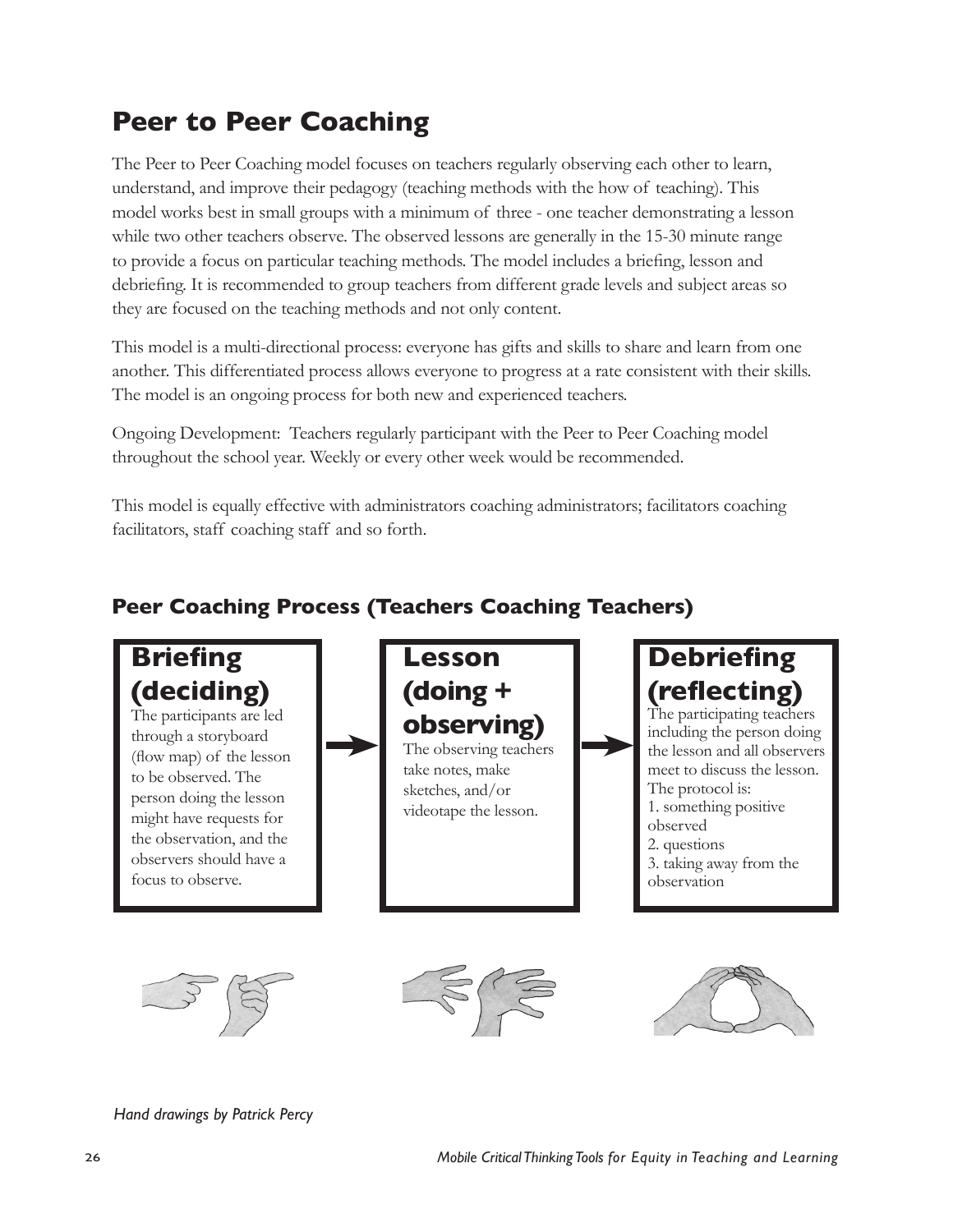# **Peer to Peer Coaching: Implementing**

#### **Steps**

Implementing Peer to Peer Coaching school-wide develops the whole staff professionally while building community with the staff. Successful implementation should consider these steps:

- thoughtful, consistent, creative scheduling by the leadership
- beginning with several teacher teams of 3 to creating patterns of successful collaborations, develop models of excellence, and develop positive observation skills
- meeting once every week preferably on the same day and time for 30-40 minutes.
- adding several more teacher teams of 3
- adding all the teachers into groups of 3
- after each group has done 6 peer to peer coachings a change of teacher groupings to expand the learning and community building
- teachers sharing regularly at staff meetings their experiences, reflections, positive thoughts, and needs and questions with Peer to Peer Coaching
- inclduing support staff in the peer to peer coaching model

It is recommended to have teachers participate in a staff reflection with the whole staff using visual mapping to share successes and questions.

#### **Modeling**

Prior to starting the peer to peer coaching model, it is recommended modeling the process with the whole staff observing each of the three steps of briefing—lesson—debriefing. I would recommend doing this in a fishbowl setting with teachers doing the process with students.

### **Tools**

It is recommended to use a notepad to take notes with all observations. The use of visual maps or a similar method of organizing observations is recommended on the notepad. Videotaping coaching deepens the coaching so the actual lesson can be reviewed and referenced at the debriefing. Without video you 'think you thought what you think you saw'. With video you can review, reflect and refine your observations. It is best to have the video on the students as they will tell the story. The video clip is kept by the teacher who did the lesson.

#### **Research**

Use the research on the following two pages in staff meetings and/or professional development with the whole staff (teachers and support staff):

- 1. Powerful Questions on a key word or phrase
- 2. Sort the questions (Tree Map)
- 3. Read the short abstract and/or introductions.
- 4. Add key observations in a Frame of Reference around the Tree Map.

5. How does this research connect with our student's success? What do we as teachers need to implement, practice and model to develop our student's critical thinking? Add this to the Frame of Reference in the Tree Map.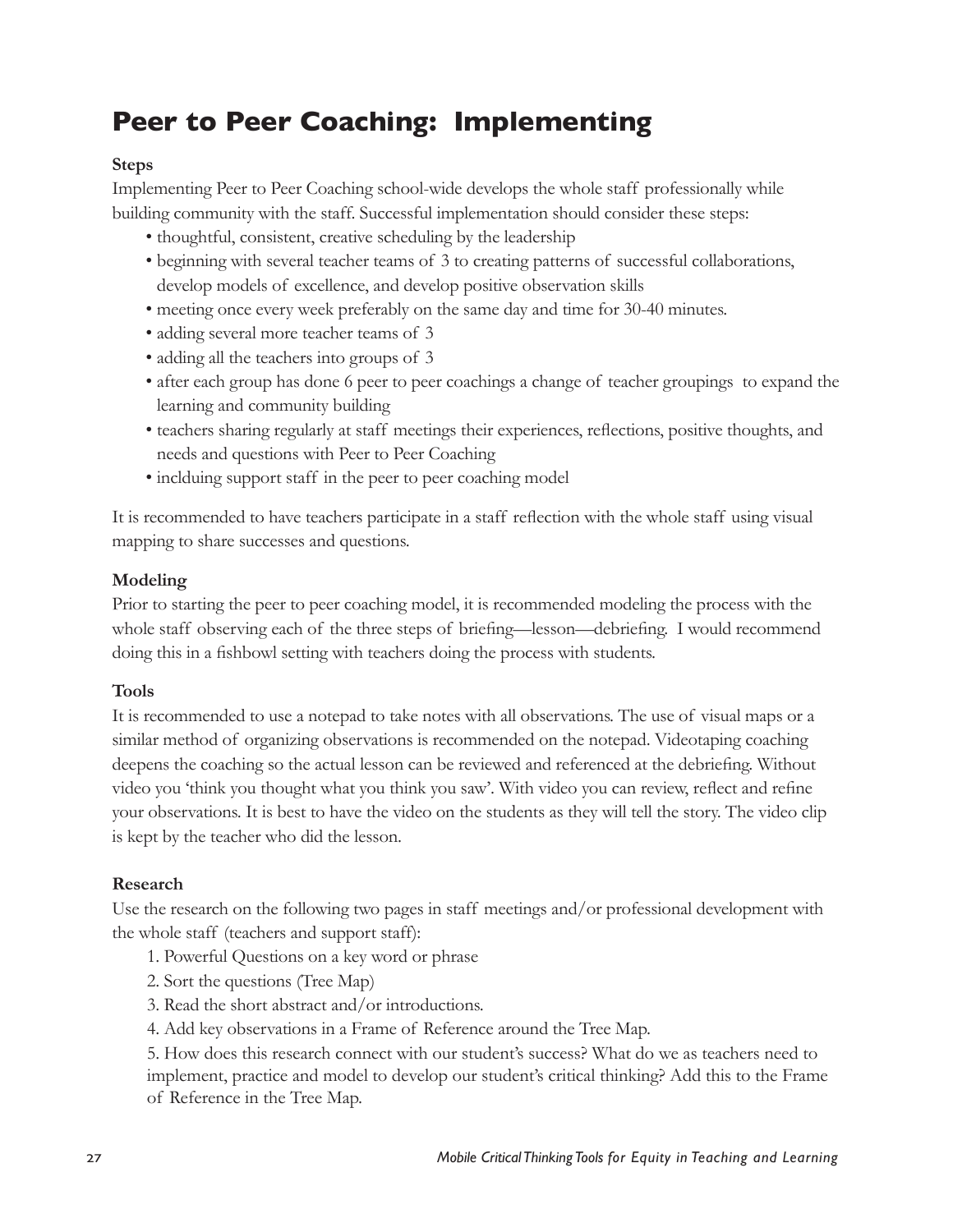# **Research on Peer to Peer Coaching in School Communities**



### **Peer Coaching for Improvement of Teaching and Learning Journal of Interdisciplinary Research in Education (JIRE) ISSN 2232-0180,** Vol. 6, Issue 1, 2016, pp. 64-70, Liew Wai Yee, Taylor's College Sri Hartamas, Malaysia. **Keywords**: Peer Coaching, observation, self-reflection, professional development, mentoring

### **Abstract**

This report reflects on the experience of conducting peer coaching for improvement of teaching practices and student learning. Peer coaching was first conducted by the Science Department offering Cambridge A-Level Programme on two Semester One classes. The observed lesson was targeted on engaging students through collaborative learning. Another experience on peer coaching was conducted by a group of teachers from different subjects and programmes, and targeted on learning by using formative assessment. The model attempted was the collegial peer coaching, and it included three main processes: pre-observation planning and discussion, two consecutive peer observations, and post-observation discussion. Peer coaching was found to be an impactful tool for professional development, because it offers teachers the opportunity for self-reflection, sharing of classroom experience, and mutual growth in teaching.

### **Introduction**

Teachers nowadays face challenges, such as to improve student-centered teaching, to integrate technology into teaching and learning, and to implement higher-order thinking skills just to name a few. Traditionally, the improvement of teaching practices has been left to individual teachers to work out on their own. Lack of support, feedback or follow up has led to slow and insignificant progress. Peer coaching, which is also called instructional coaching, peer mentoring or lesson study, is a

model of professional development that can be used to improve student learning by improving teaching. Peer coaching requires that the teachers who are involved to reflect on practice, share successful practices and suggestions, and/or learn from and with colleagues. It helps to engage not only the beginner teachers, but also the seniors, in learning collaboratively and professionally, to address common and mutual challenges in teaching.





**Complete Research Paper: Peer Coaching for Improvement of Teaching and Learning** *Journal of Interdisciplinary Research in Education*